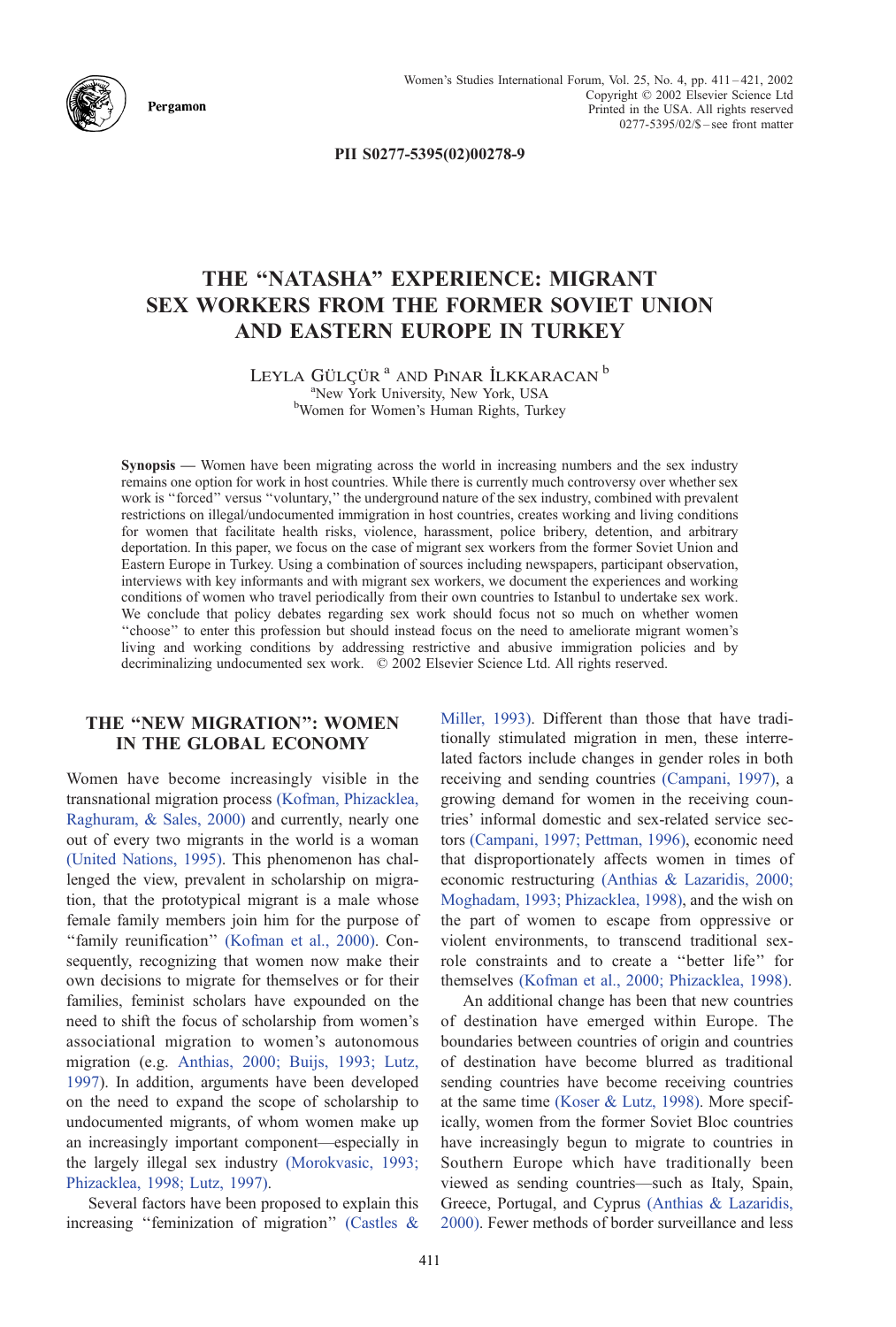stringent entry requirements have been among the explanatory factors for this migration to Southern Europe [\(Fielding, 1993\).](#page-9-0)

In addition to petty trading, much of the work migrant women undertake in these countries is geared towards the informal service sector, with sex work and other service-related work (e.g., domestic labor, care taking of children, the infirm or elderly) being a major source of income [\(Kofman et al., 2000; Psimmenos,](#page-9-0) 2000). In particular, because of the underground nature of sex work and restrictive immigration policies, many women remain in these countries illegally and without documents [\(Anthias, 2000\).](#page-9-0)

Sex work across national boundaries is not a new phenomenon and the existence of ''foreign'' sex workers in countries in Europe and Latin America has been documented at least since the 1800s [\(Kem](#page-9-0)padoo, 1998). However, given the difficulty in obtaining official documentation regarding a mostly illegal and ambiguously defined activity such as sex work, the question of whether migrant sex work has increased over the past century remains a controversial one [\(Kempadoo, 1998\).](#page-9-0) Nevertheless, there is ample documentation that the sex industry is booming globally and that women are moving—or being moved—across borders for the purpose of working in the sex industry in almost every country in the world (see [Coomaraswamy, 1997\)](#page-9-0).

## DEBATES SURROUNDING SEX WORK: ''VOLUNTARY'' VERSUS ''FORCED'' PROSTITUTION

The question of whether women enter the sex industry voluntarily or are tricked and coerced into sexually exploitative practices remains a contentious one. This issue has been divisive in women's international activism as well as in scholarship on sex work in general; even the use of the term ''sex work,'' implying that the selling of sexual services should be considered labor like any other, has created much controversy [\(Bindman & Doezema, 1997; Raymond,](#page-9-0) 1998a, 1998b).

There are two diametrically opposed views within this debate and at the core of the disagreement is the question of whether a person can choose prostitution as a profession [\(Doezema, 1998\).](#page-9-0) The main advocates of the first approach base their arguments on the principle that women's bodies are the site of women's oppression, and that the male use of female bodies for sex is about power, and not about sex. Consequently, all prostitution is unequivocally defined as the sexual exploitation of women and is equated with violent practices such as rape and incest. Thus, according to

this view, all prostitution must be criminalized and abolished [\(Barry, 1995; Raymond, 1998a\).](#page-9-0) This has come to be known as the abolitionist perspective [\(Doezema, 1998\).](#page-9-0)

The second position, which differentiates between forced and voluntary prostitution, was developed by those in the sex workers' rights movement in response to the proponents of the view that prostitution is inherently violent and exploitative [\(Doezema,](#page-9-0) 1998). Here, a distinction is made between women who are tricked and coerced into entering the sex industry by third parties (traffickers and other organized crime) and women who choose to enter the sex industry with full knowledge of the fact that they will be working as prostitutes. Thus, forced prostitution, viewed as a violation of the right to self determination, is counterposed to voluntary prostitution (i.e., sex work), which is viewed as a labor practice based on women's autonomous use of their own bodies as a source of income [\(Doezema, 1998\).](#page-9-0)

The difference in opinion surrounding this debate has also had implications on inquiry and activism on migration and transnational sex work. A natural outcome of the abolitionist perspective has been to concentrate on the suffering and victimization of trafficked women, and to campaign against transnational trafficking, while neglecting the need to address sex workers' rights to economic, social and legal safeguards and decent labor conditions in the receiving countries. On the other hand, those in the sex workers' rights movement have focused on the need to create differentiated strategies aimed at firstly penalizing third parties who trick, coerce, and traffic women into the sex industry across national borders, and secondly establishing legal criteria and migration policies for safe working conditions for migrant women who choose to engage in the sex industry in the host country. Thus, following in the footsteps of the controversy surrounding voluntary versus forced prostitution, the debate on transnational sex work has become mired in disagreements between those focusing on trafficking for purposes of sexual exploitation, versus those focusing on labor migration for the purpose of sex work (see [Doezema, 2001; Hughes,](#page-9-0) 2000; Murray, 1998; Pettman, 1996; Raymond, 1998a, 1998b; Wijers, 1998).

## MIGRANT SEX WORK IN TURKEY

Turkey has always had its share of migrants; nevertheless, until recently the absolute numbers remained fairly low, encompassing people of Turkish origin from other countries (such as Bulgaria), or foreigners married to Turkish citizens (Karaduman-Tas , 2001,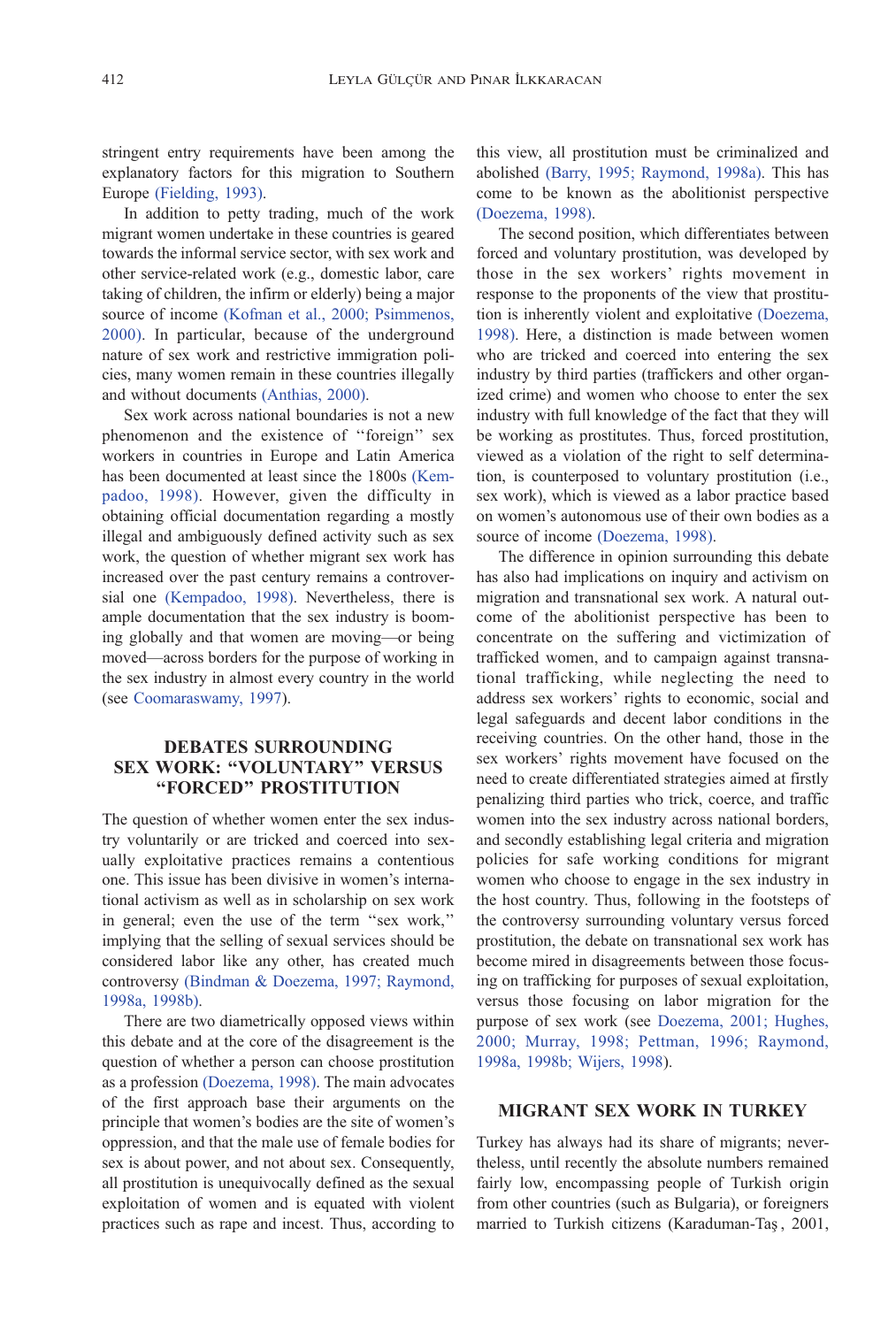personal communication, State Institute of Statistics, Turkey). More recently, however, migration has increased, and the migrant population has diversified to include individuals from the former Soviet Union and Eastern Europe (Karaduman-Tas, 2001, personal communication, State Institute of Statistics, Turkey). In particular, it is mostly migrant women from this region who engage in sex work in Turkey [\(Interna](#page-9-0)tional Helsinki Federation for Human Rights, 2000; US Department of State, 2000).

It is surprising that Turkey has not been mentioned in the new scholarship on migrant women, which documents increasing flows of migration especially from the former Soviet Bloc—to what used to be the sending countries of Southern Europe (e.g., Italy, Spain, Greece, etc.). We would argue that the pattern of women's migration from the former Soviet Union and Eastern Europe to Turkey, as well as their participation in small commodities trading and sex work, almost exactly mirrors the phenomenon as it has been described in Southern European countries [\(Anthias & Lazaridis, 2000\).](#page-9-0) While Turkey has traditionally been a sending country, with 3 million Turks having migrated to Western Europe alone (İçduygu, Sirkeci, & Muradoğlu, 2001), it has now become a major destination country, especially for women from the former Soviet Union and Eastern Europe entering the sex industry [\(International Hel](#page-9-0)sinki Federation for Human Rights, 2000; International Organization for Migration, 2001; US Department of State, 2000). In addition, migrant women's use of the gap created by weaker border surveillance and visa requirements to enter Turkey exactly parallels the use of similar methods to enter Southern European countries [\(Fielding, 1993\).](#page-9-0)

Different in character from previous migrants to Turkey who often became permanent residents, the travel patterns of these ''oscillating'' [\(Buijs, 1993\)](#page-9-0) or ''circular'' [\(Morokvasic, 1996; Morokvasic & de](#page-9-0) Tinguy, 1993) migrants is best characterized by periodic ''commutes'' between Turkey and their countries of origin, to make a living from what is popularly known in Turkish as ''the suitcase industry" (Günç[ıkan, 1995\).](#page-9-0) Arriving in Turkey with an initial sum of approximately US\$1000-2000, these individuals buy goods (such as clothes, small household commodities) from local merchants and then return to their countries of origin to sell these products at a profit. Continuing the cycle, they then return to Turkey with small commodities, selling these and buying more goods to take back to their own countries. The term ''suitcase industry'' stems from the fact that these goods are often transported in suitcases or plastic bags. This type of trade activity has been documented for individuals from many countries of the former Soviet Union and Eastern Europe, including Poland, Romania, Russia, Ukraine and the CIS [\(Morokvasic & de Tinguy, 1993\).](#page-9-0)

In contrast to their male counterparts, large proportions of women from these countries also supplement their incomes in Turkey with sex work, another form of commodity exchange [\(Beller-Hann,](#page-9-0) 1995; Günçıkan, 1995). Naturally, as this involves longer periods of residence in Turkey, migrant sex workers tend to have greater contact with local daily life and with Turkish society. Especially because they are undocumented migrant workers, they are more likely to come into contact with state officials such as the police.

Sex work in Turkey is allowed under the law as long as the sex worker is registered [\(International](#page-9-0) Women's Rights Action Watch, 1997). Thus at first glance it would seem that since sex work is legal and monitored by the state in Turkey, women would be assured protection from police intervention as well as abuse by clients, which sex workers most often experience in countries where sex work is illegal. The catch for migrant women, however, is that Turkish law excludes sex workers from emigration or immigration. Thus in Turkey under the Passport Act, sex workers are explicitly barred from entering the country, and if caught, are to be immediately deported with no recourse to legal representation [\(Bindman & Doezema, 1997\).](#page-9-0) In addition, even documented migrant women are not allowed to enter sex work as professionals, since Turkish citizenship is required in order to be a sex worker [\(Anti-Slavery](#page-9-0) International, 1993). Thus, given that the legal and social restrictions surrounding the job prevent them from a full enjoyment of safe labor standards, migrant sex workers' illegal status exposes them to a high risk of violence, state-sanctioned harassment and discrimination, and labor rights violations, with little or no recourse.

# EXPERIENCES OF MIGRANT SEX WORKERS IN TURKEY

There are few research studies on migrant sex workers in Turkey and we were unable to find any which focused centrally on migrant sex workers' experiences and working conditions. Of these, [Aral and Fransen](#page-9-0) (1995) and Ağaç[fidan, Badur, and Gerikalmaz \(1993\)](#page-9-0) discuss the public health (AIDS/STD) implications of undocumented migrant sex work and [Beller-Hann](#page-9-0)  $(1995)$  and Günç ıkan  $(1995)$  focus mostly on local community responses to and cultural discourses on the phenomenon of migrant sex workers.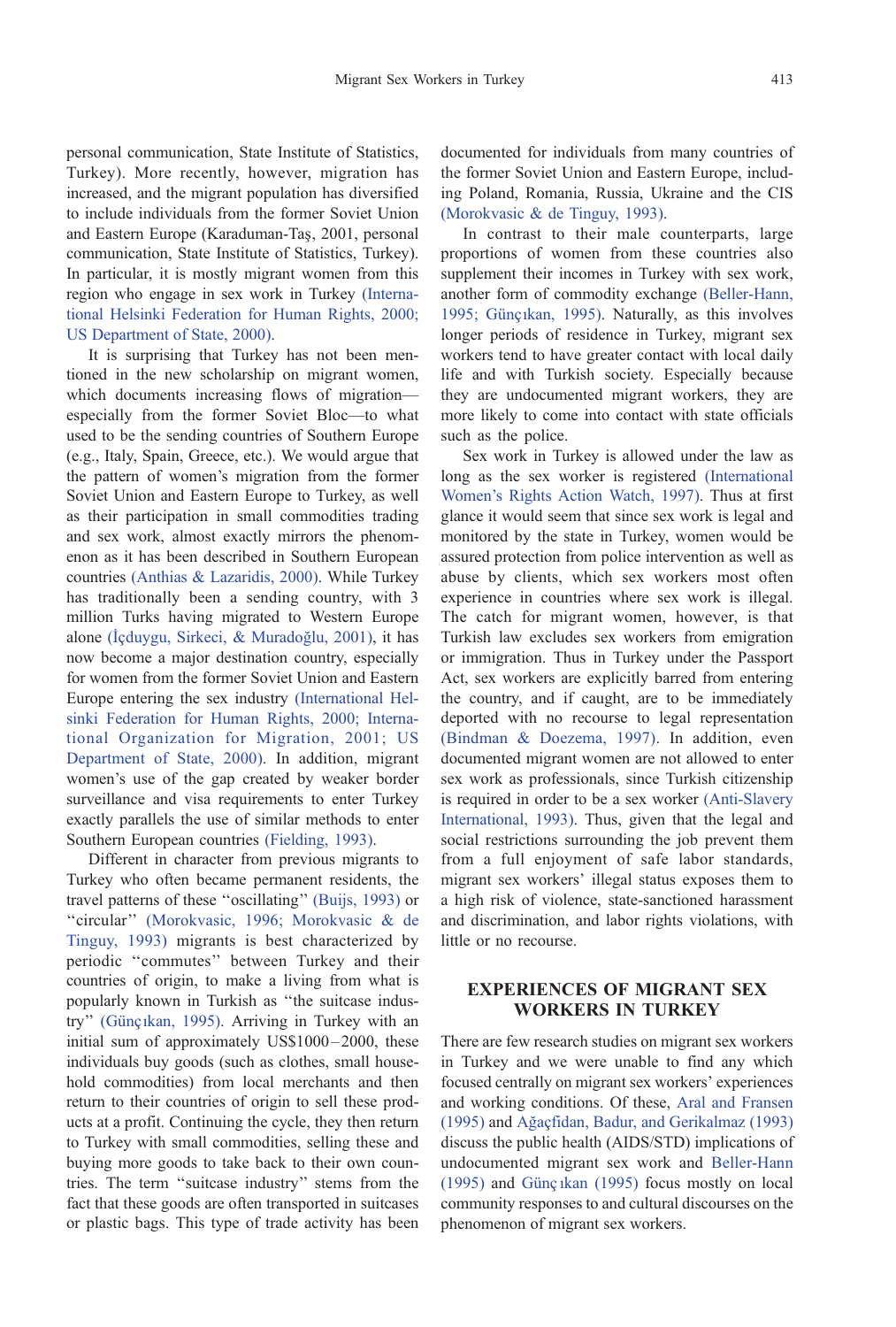Ironically, the major forum for information—a good deal of it obtained via interviews with migrant sex workers—has been the news media. Thus, in order to document the experiences and working conditions of migrant sex workers, we used a combination of methods including newspaper analyses, participant observation, interviews with key informants and interviews with migrant sex workers. $<sup>1</sup>$  More</sup> specifically, we analysed a range of articles written on the topic between 1995 and 2001 from three major Turkish newspapers—Hürriyet, Milliyet, and Zaman—as well as from a few other Turkish and foreign news sources such as the London Times, Los Angeles Times, Baltimore Sun and New York Magazine. In addition, we visited, observed local activity and interviewed six key informants (encompassing clients of sex workers, local sales people, and bartenders) and three sex workers in hotels, bars, and businesses in the *Laleli* district of Istanbul, where many of the migrant sex workers live and work. The interviews were unstructured and focused on identifying the experiences and working conditions of migrant women, as well as the local discourses and attitudes surrounding migrant sex workers. To protect the identities of those we interviewed, no real names have been used.

The data analysis identified five themes: (1) the national discourse on ''Natashas,'' (2) reasons women migrate to Turkey, (3) experiences with clients and pimps, (4) experiences with the "system," and (5) health issues.

#### The Natasha Discourse

The migration of women from the former Soviet Union has become a major national discourse, especially in the Black Sea region and in Istanbul. A survey of newspapers showed that in numerous articles, migrant sex workers were portrayed as ''hot, passionate, blond bombshells'' who were available and willing for any sexual acts required of them. This was also reflected in the attitudes voiced by the male key informants. From the articles and interviews, it was also clear that for most people in Turkish society, women from the former Soviet Bloc countries had become equated with the term ''prostitute,'' regardless of whether they were sex workers or not, and had been given a special name: Natasha. In the Turkish language, Natasha has come to mean a sex worker from the former Soviet Union and is often used as a generic name for all women from these countries (see also [International Helsinki Federation](#page-9-0) for Human Rights, 2000). Ironically, this term has even caught on for migrant sex workers from the

former Soviet Bloc in countries other than Turkey such as England [\(London Times, 1999\),](#page-9-0) Israel [\(Mos](#page-9-0)cow Times, 1997) and the United States [\(Gross,](#page-9-0) 1998).

Because of this perception of ''Natasha the prostitute,'' foreign women—especially blondes—have been harassed in unprecedented numbers in recent years. This harassment has not only come from local men on the streets but also from the police, who have been known to arbitrarily harass, detain, ask for bribes, and/or deport any blonde, foreign-looking woman, regardless of her visa status and regardless of whether she is a sex worker or not. The petty trade (suitcase) industry has suffered a major economic blow because of this harassment, as women traders from the former Soviet Bloc are reported to no longer want to come to Turkey to trade (e.g. Hürriyet, 1998a, 1999; Zaman, 1998).

The Natasha issue has also provoked much societal debate on the sanctity of the family, even causing stress between husbands and wives. Migrant workers have often been blamed for the increased incidence of AIDS/STDs as well as for the ''breakdown of the family'' [\(Anadolu Agency, 1999; Bayer, 2000;](#page-9-0) Zaman, 2000). Indeed, in Trabzon, disaffected women formed the ''Association for the Struggle against Natashas,'' devoted solely to banning migrant women from the city (Günç[ıkan, 1995\).](#page-9-0) Others have followed in several additional cities [\(Baltimore Sun, 2001;](#page-9-0) Beller-Hann, 1995; Hürriyet, 1998b).

# Reasons for Migrating to Turkey and Personal Background

Our analyses and interviews showed that the women migrated to Turkey for social and economic reasons, with each influencing the other. Because of the transition to a free market economy and because economic opportunities in their countries of origin consequently became restricted, the women were unable to retain the standard of living which they experienced during communist rule. Simultaneously, however, new opportunities provided by the increased freedom of movement enabled them to travel to other countries, an act previously inconceivable during communism.

Although Western Europe was their first choice, rigid visa regulations prevented women from being able to seek economic opportunities in these countries. Turkey was viewed as a good second choice, since receiving a visa was relatively easy. In addition, its geographic proximity to the former Soviet Union and Eastern Europe allowed for easy periodic travel between countries.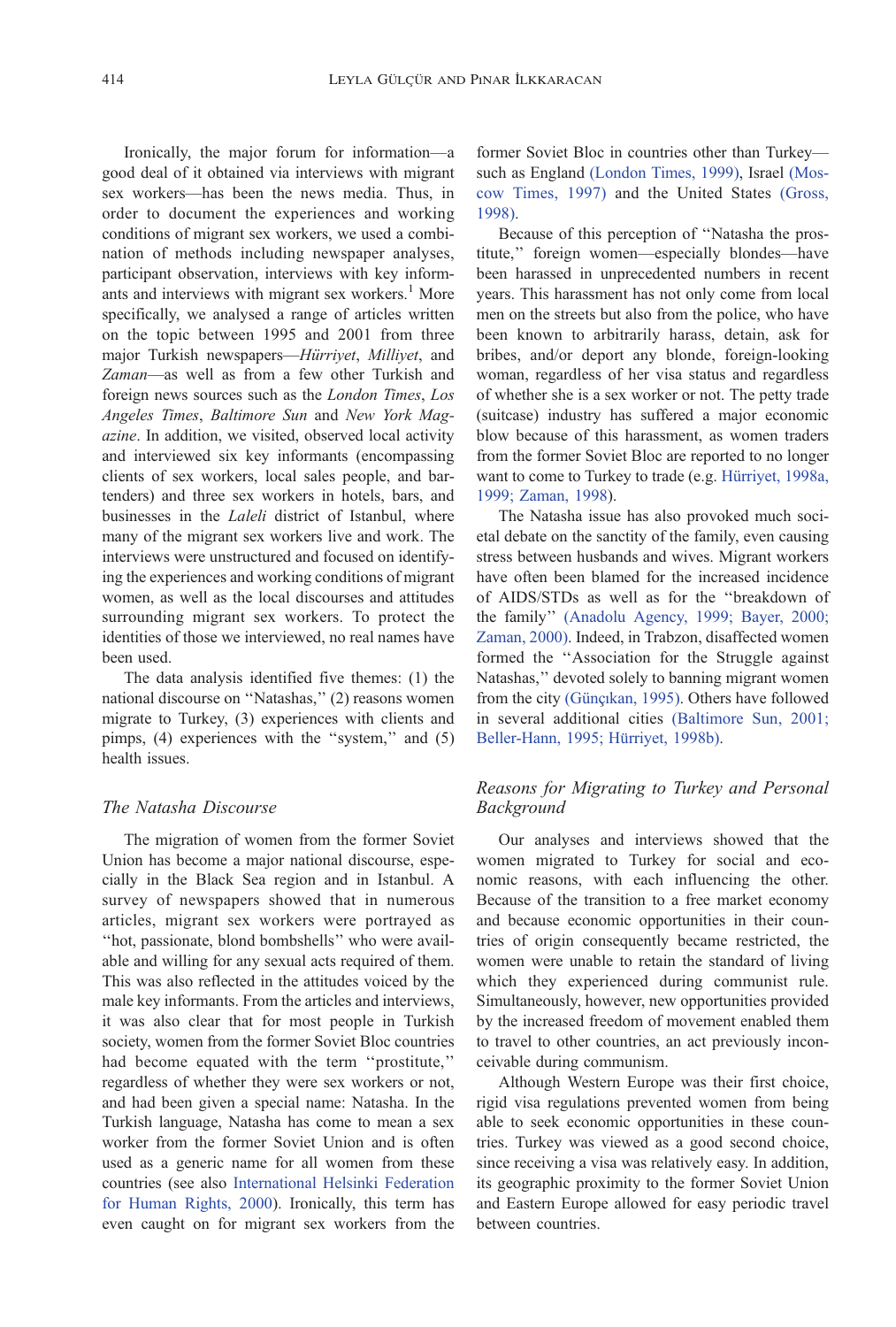Since the sex industry provides an opportunity to earn comparatively good wages, many women entered this profession when they arrived in Turkey. Key informants, as well as the migrant women, reported that, in the initial years following the fall of communism (early 1990s), small groups of women were brought in by the collaborative efforts of the Turkish and Russian Mafia, marketed to customers in Turkey and then brought back, with the profits divided somewhat evenly between the woman and the pimp. However, the women we interviewed reported that this practice had decreased dramatically in recent years and that many women now traveled on their own to work as free agents.

The women we interviewed indicated a variety of reasons for migrating. The most compelling reason cited was the need to access new economic opportunities. In addition, the women also reported wanting to see the world and to have multicultural experiences, looking for new experiences, autonomy, and self-growth and a broader perspective of the world, as secondary reasons. Here are some examples of women's perspectives on migration, in their own voices:

Lena: I came from Kazakhstan, from a small city near Alma-Ata 3 years ago. After the fall of communism I lost my job. I looked for a job and couldn't find any. I got a loan from my neighbour and came to Istanbul. At the beginning I looked for a job and I started to work for 5 US Dollars a day. This money wasn't enough for food, accommodation, clothes. So I started work as a sex worker. Two months later I met my boyfriend and he told me that he would take care of me so I quit this job.... At the beginning he was giving me a lot of money but later on he started to perceive me as his living partner.... He wants to marry me and have a child with me. I was pregnant twice by him but I had an abortion both times without telling him. His family and his friends know me and accept me but I don't want to marry him although I love him. I'm afraid that if I marry him our love will disappear, he won't value me any more, he will try to restrict my freedom. So I started to go into the suitcase industry and also to work as a sex worker. In Turkey commodities are cheap, for shopping you have to go to Turkey. I have a daughter in Kazakhstan. My neighbour takes care of her and I have to send them money. The money which I get from my boyfriend is not enough. So I lie to him, sometimes I tell him I go to Kazakhstan but I come to Istanbul and work as a sex worker. I would like to buy a house in Kazakhstan.

Mina: I was working as a construction engineer in Kharkov. After the fall of communism I met an Italian man whom I followed to Bari, Italy. I stayed there for six months. It wasn't possible to find work as an engineer so I tried to get a simple job such as a barmaid, waitress etc. I left my job in the Ukraine because it was boring there. I wanted to go abroad and experience the world. After my experience in Italy I came to Turkey two years ago because I was looking for a ''chance.'' It was more difficult to stay in Europe, or to go to another European country. It was difficult to get a visa and you have to speak their language. Turkey is easier for us. They give a visa for 30 days and moreover it is possible to lengthen the stay through illegal ways. Here we can stay also without a visa. Turkey is also cheaper, you have to have a lot of money for Europe. Everything is very expensive there.... When I came to Turkey I didn't know about the opportunity to work as a sex worker. I first worked as a translator in Karakoy.

Vera: I graduated as an economist. I lost my job and searched desperately for another job for six months. It was not possible. My parents were taking care of me, which I didn't want as a 31 year old woman. I came to Turkey for a job two years ago. When I first came I started to work in a carpet shop in a harbour near Karakoy. I was earning very little money. A woman friend of mine told me that it was possible to earn more money as a prostitute so I started one and a half years ago. After working as a prostitute for some time I went back to Kazakhstan and bought a house there for 1500 USD and I tried to find a job again but couldn't. So I came back to Turkey as I had no money to buy the necessary furniture. I don't like this job at all. But there is no one to take care of me.... I don't want to marry but I would like to have a child when I have saved enough money. I want to stay in Turkey in order to save money.

The women had developed several strategies to keep working and living in Turkey, although their official length of visa was restricted to one month and they had no work permits. Most of them stayed in Turkey more than a month either illegally or tried to lengthen their stay through various means such as departing the country for one day across the Bulgarian border or buying false stamps for their passports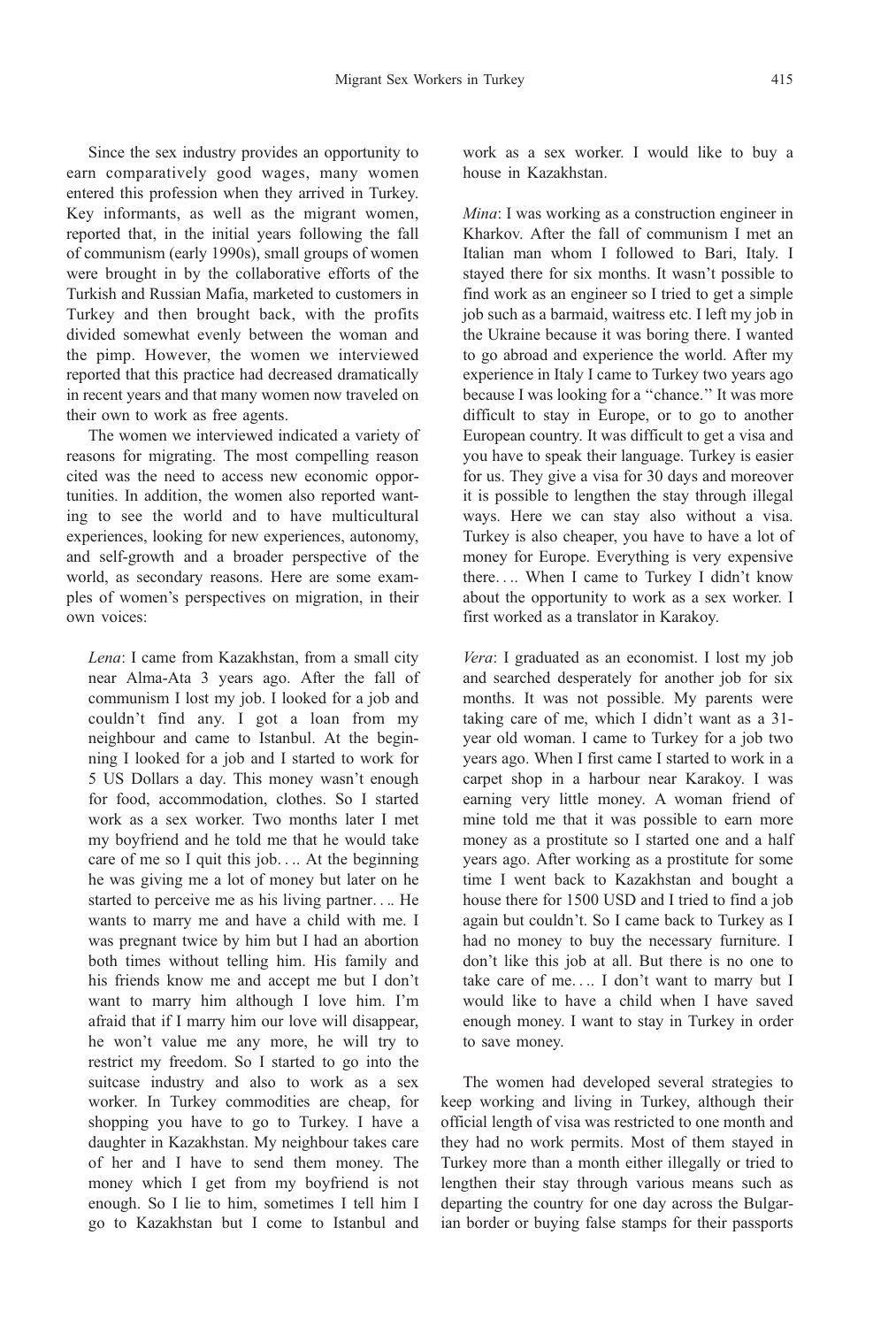from the Turkish Mafia. Another way of staying in Turkey was to undergo false marriages, either for money or for sexual favors. Some women also reported meeting European citizens in Istanbul and marrying them, thus obtaining a residence permit for Europe.

#### Experiences with Clients and Pimps

The women told us that they had experienced violence especially after their initial arrival in Turkey, but that later they learned strategies to minimize the risk of exposure. However, they all reported that they experienced sexual harassment on the street in the form of being called Natasha or being asked for sexual favors and sometimes being groped. Moreover, economic violence, in the form of a client refusing to pay after sex, was also frequently reported. The women indicated they were unable, in such cases, to make the man pay their fee.

Mina: When I first came to Turkey I was invited to dinner by a Turkish man. I went to dinner together with a woman friend. He told me that we should meet his boss who was supposed to be very rich. We told him that we wanted to go back to our hotel. He seemed to accept it afterwards but when we got into the car we noticed that he took us to a very far away place, we didn't know where. We were very afraid. He also assaulted me physically. I had some bruises as a result. Sometimes the men leave without paying me. I try to get the money at the beginning but sometimes I think that ''this man is different'' or men plead and they ask me not to make them feel bad about it. So I just let it go. But in the morning they say "ciao" and go away.

Vera: At the beginning I experienced some verbal violence. That was with men whom I picked up on the street. Since then I have been working only by telephone with clients who are acquaintances of my acquaintances. At the beginning I felt very bad when men treated me as a prostitute, wanting just to sleep with me.

None of the women we interviewed were continuously working with pimps but they all reported that they feared them. They reported that they worked with pimps only if they were unable to find any clients themselves. When forced to work with pimps, they received only half of the money paid by the client. They themselves had never experienced any violence with pimps but one of them knew two friends who had been forced to have sex with their pimps.

## Experiences with the ''System''

Under Turkish law, unregistered—and migrant sex work is illegal, but few mechanisms exist to prevent this activity. Our observations and interviews with key informants showed that sex workers make significant contributions to local businesses as well as to law enforcement, weakening the state's commitment to the enforcement of laws against unregistered sex work. For example, tourism agencies benefit from the constant sale of round-trip tickets between Turkey and the countries of origin. Local stores sell clothes and other goods, which the women transport home as part of the suitcase industry. Local hotels rent out rooms for extravagant sums. In addition, migrant women are constantly detained by the police and subjected to threats of deportation even if they have a valid visa. The price for being let free is a hefty bribe, totaling an estimated 10% of a woman's earnings every week.

### The role of local businesses

We conducted our observations and interviews in a district of Istanbul (the Laleli area) where most of the sex workers reside and work. Most local landlords took advantage of the fact that the women were undocumented and were engaged in illegal sex work and therefore charged whatever they pleased. For example, our interviews with women took place at a hostel where 90 women were staying. There were three women to a substandard room, with no central heating and stains on the rugs. The price charged for each room was the equivalent of US\$90, higher than in many high quality four-star hotels in the city.

#### Police harassment, extortion, and violence

All the women and the key informants we interviewed reported that the Turkish police, especially those in the Laleli district, harass and threaten the women. The women reported regular ''controls'' on the street where police stopped almost all blonde women in the streets or in cars passing by and threatened to confiscate their passports even if they were valid. The women were then compelled to bribe the police in order to avoid being taken into custody. On each occasion, the amount of bribes required by the police ranged from US\$25 to US\$100 (local currency equivalent)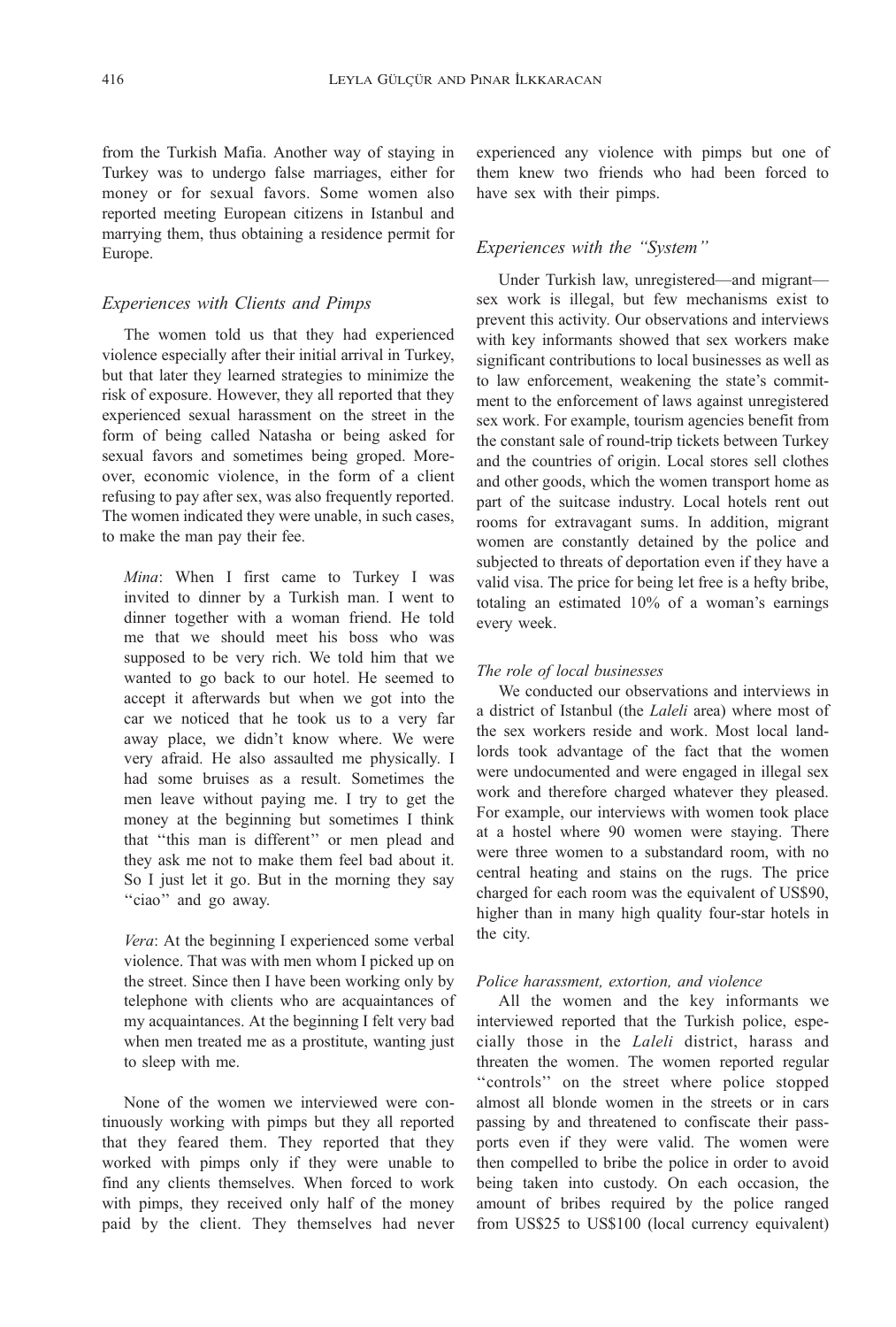per person. The women reported that they were stopped, on average, from as often as three times a week to four times a month. They also reported that most women were afraid of the police and thus were readily willing to bribe police officers to avoid further harassment and violence:

Lena: When the police stops me and wants to take my passport away I get afraid because they want to take me into custody. Therefore I offer them money.... One night I and two women friends of mine were strolling in the street. The police stopped us and took us to Mecidiyekoy police station. They verbally assaulted us, calling us whores and Natashas. One of us didn't have a passport with her. They kept us there a whole night.... They asked where we were staying. I told them I was staying with my boyfriend at his flat, that I am not staying at a hotel. The policeman called me ''you liar, dishonest woman.'' When I told them I wanted to call my friend he verbally assaulted me and told me to shut up. He wrote up a report but I didn't know what he was writing. That was one and a half years ago. I refused to sign the report because I didn't know what he had written. I told them I wanted to call my consulate. There was no translator.... They hit me with a stick because I refused to sign the report. So I tried to read it and understand with my little Turkish. He had written that I was caught with a client and that I had slept with him for 700,000 Liras. I asked them ''where is the client, are you the client yourself?'' I told them they were lying and that I wouldn't sign the report. I told them that they didn't know who I am, I have my passport and my visa is OK and I threatened to make a lot of problems for them the next day. The police responded again by calling me a whore and telling me to shut up. Then they took us to "Can-Can" (Turkish slang for the Hospital for Sexually Transmitted Diseases). They did blood tests on us. Then they let us go. The doctor had already told us that we would be let go if we didn't have any sexually transmitted diseases.

It is interesting to note the parallel between the traditional role of pimps and the behaviour of the police towards the women. In some ways, the police had taken over the role of ''pimps'' by taking a percentage of the women's profits. In turn, this police activity indirectly placed the state in the role of pimp, as state economic interests were supported in two ways: (1) with ''extra salaries'' for the police and (2) with an infusion of capital from the women's simultaneous investments in the suitcase industry.

#### Lack of access to utilities and services

The women reported that one of the problems they faced, because of their illegal migrant status, was lack of access to utilities and services. For example, it was impossible for them to open up bank accounts without a residence permit. Therefore, they had no choice but to keep their cash in their rooms or on their persons, thereby exposing themselves to the risk of theft and mugging. In addition, the women had no access to national health care and had to pay full fees for medical services, regardless of whether they went to private doctors or to public medical facilities.

#### Health Issues

The women reported that while they were very much afraid of AIDS, they were unable to enforce their right to practice safe sex. The women indicated that the condom was the primary method of contraception in their home countries but that most clients were reluctant to use condoms. Although the women reported they were insistent on using a condom, only 1% or 2% of the clients accepted it. The women noted that they all had regular check-ups when they went back to their countries of origin.

Mina: I try to force men to use a condom. I ask them how they can trust me, maybe I have got AIDS. They tell me I am beautiful and clean and that I couldn't possibly have AIDS. But I am very afraid. I went for an AIDS test only once in Turkey. That was for a man with whom I was in love. I went for a test because I didn't want to cause him any problems. It costs 15 dollars in Turkey. I sometimes read in the newspaper that the women have got AIDS but I have never met any myself. I don't use any birth control but I have never been pregnant. I think I will never get pregnant.

Vera: I use vaginal sprays. I once had to have an abortion because I was pregnant for five months. I had the abortion in Turkey. It cost 100 dollars. Many women have abortions in the fourth or fifth month as they wish that the men accept the child or marry them.... It is easier to have the abortion in Turkey as the medical system is more modern.... I know that the vaginal spray is not a good guarantee but I still use it. I am very much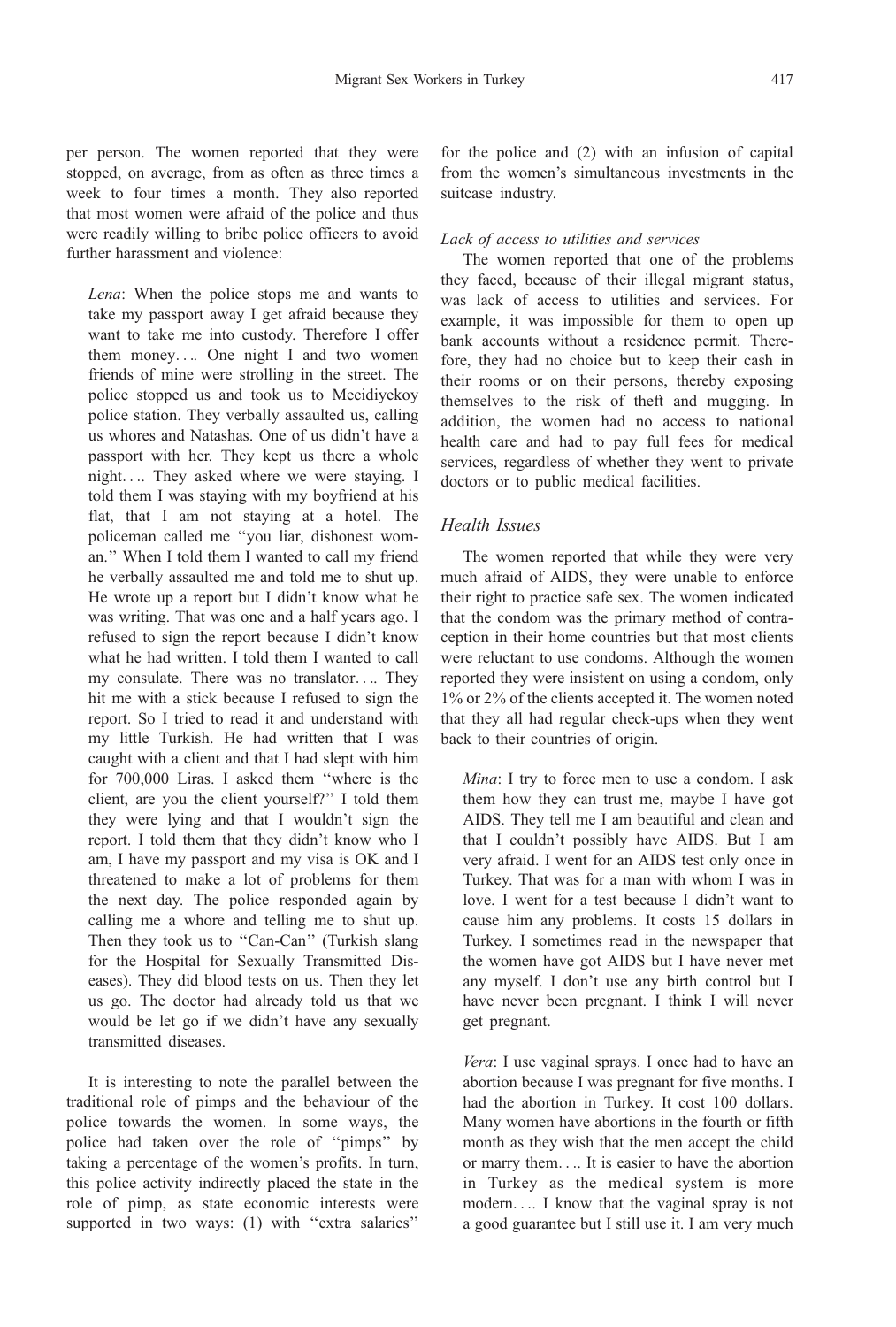afraid of AIDS, I get a medical check-up each time I go back to Kazakhstan.

## VOLUNTARY OR FORCED? TRAFFICKING OR LABOR MIGRATION? IMPLICATIONS FOR POLICY CHANGE

Co[omaraswamy \(1997\)](#page-9-0) has outlined four ways in which women become involved in the sex trade globally. The first three components encompass, first, women who are told straightforward lies by traffickers about the nature of the work to be performed and/or coerced into, second, women who are told half-truths about the nature of the work to be performed and end up doing types of sex work they did not previously agree to, and third, women who are informed about the work they will be doing but often have to relinquish control to their procurers and who may be kept in situations of debt bondage. The fourth category is comprised of women who are fully informed about the work, are in control of their finances and have relatively unrestricted movement.

Whether more women are tricked or coerced into prostitution or whether more women become sex workers based on their own decisions remains an unanswered question, and it is also unclear what proportion of migrant women who work in Turkey as sex workers were trafficked against their will. Nevertheless, while we make no claims to knowing the number of women working in any one category in Turkey, we do know from our observations and our interviews with sex workers and with key informants that at least some sex workers from the former Soviet Bloc were in the above-mentioned fourth category and thus cannot be considered within the trafficking framework. Rather, these women must be viewed as agents who are in sole control over their finances and make their own decision to work in the sex trade. Indeed, when we visited and observed the localities where migrant sex workers were staying in *Laleli*, we saw no pimps and no organized activity. Rather, we saw hotels where approximately 100 women were staying independently or with roommates, paying for their own room and board, and keeping their own income for themselves.

This does not mean that we believe women in the first three categories, who fall under the ''forced prostitution'' category, do not exist in Turkey. Clearly, economic need on the part of the women, coupled with legal restrictions on migration, citizenship status and sex work, create many

opportunities for traffickers and pimps to coerce and dupe women into a life of sexual slavery or debt bondage for indeterminate periods of time. Indeed, the women and key informants we interviewed told us that they knew of women who had been lied to, trafficked and forced into prostitution; however, they also told us that this type of forced prostitution was waning and was increasingly replaced by the advent of women who had control over their own bodies and services, with no third party involvement such as the Mafia or pimps. In particular, it seems that women were more likely to be tricked and trafficked in the early 1990's [\(Cald](#page-9-0)well, Galster, & Steinzor, 1997), while more recent years have seen many (especially relatively older) women use their own resources to initiate free enterprise and to work independently [\(Minnesota](#page-9-0) Advocates for Human Rights, 2000).

Migration to Turkey, even for the purposes of a high-risk job like sex work, can provide social and economic advantages to women from the former Soviet Union. From the migrant woman's perspective, sex work—compared to the alternative of unemployment in her home country—can offer her the freedom to control her own resources, even though some of these earnings may go towards the payment to pimps or bribes to the police. Thus, paid sex can also be seen as a strategy for survival. Our standpoint in this article is that although they are vulnerable to violence and discrimination, some migrant sex workers are paradoxically in control of their bodies and create their own survival mechanisms in a patriarchal world, utilizing prevalent ideologies to their economic advantage. Indeed, the women themselves must also be seen as agents of change, in that they themselves devise their own strategies to make the transition to the values and norms of the host society.

Indeed, one reason why women may choose sex work is that it is much better-paid than most other jobs usually available to them and offers flexible working hours (for example women can work periodically, save money, and return home and undertake child care simultaneously). One woman clearly told us that she preferred to undertake sex work because it was flexible and the pay was superior to "legitimate" work.

Nevertheless, while the women viewed their life situation in Turkey as allowing them, on the one hand, new experiences and economic opportunities, they also reported that their life conditions in Turkey triggered many stresses that affected their psychological and physical well being. The women reported that among the community of migrant women there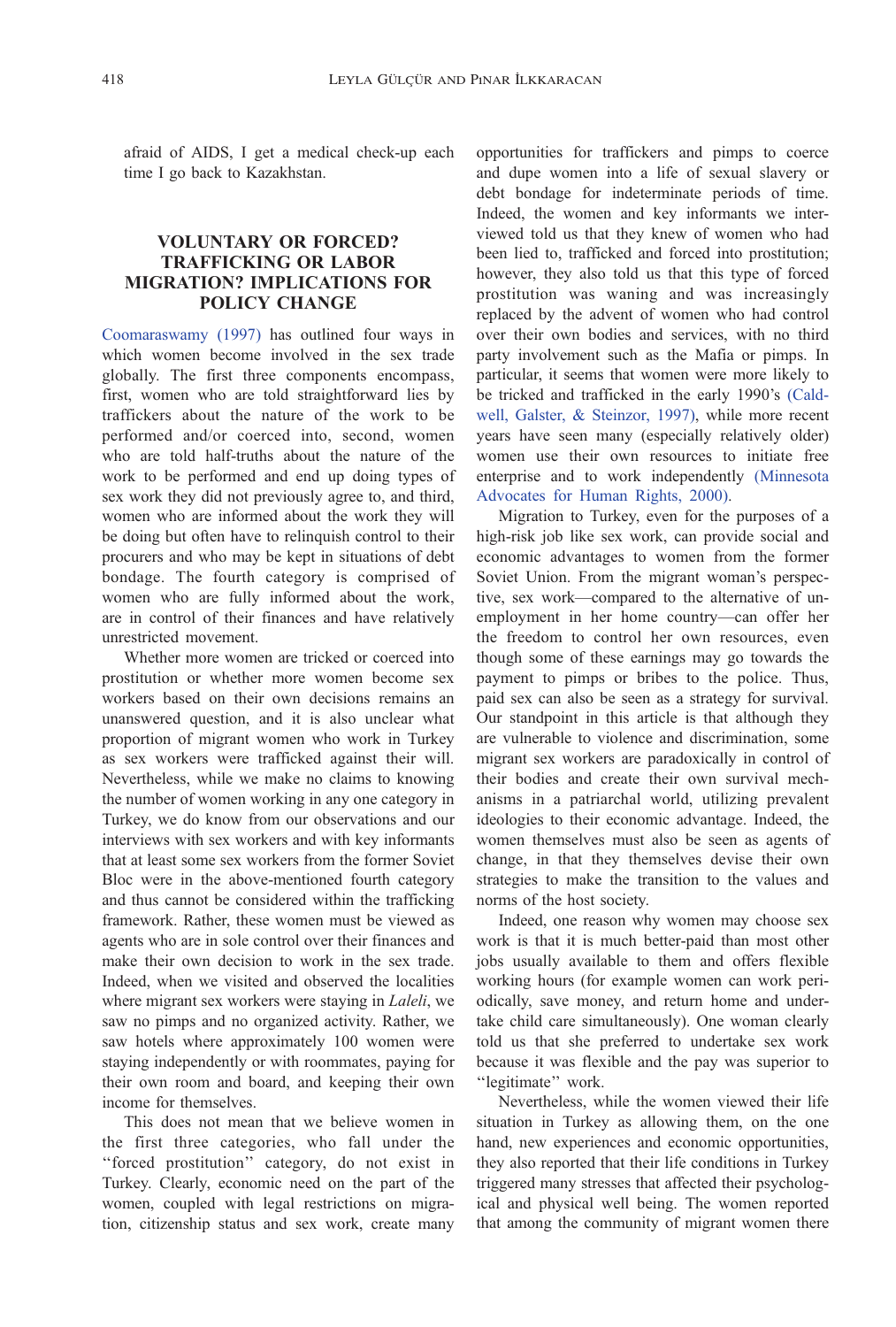existed a high level of alcohol abuse and depression. Mina expressed this duality as follows:

Sometimes I enjoy working, I can travel and see beautiful places. I can go to nice restaurants. I enjoy that the Turkish men view us as desirable... but some mornings I wake up and say to myself ''What am I doing? Where am I?'' I need to go to a doctor. I have a lot of depression. Sometimes I can not get out of bed but I have to force myself to work. There's a lot of stress here. Lately I have been working less. It's as if I'm constantly at war with myself.

Thus, it was obvious that the conditions under which migrant sex workers live and work in Istanbul are, to put it mildly, less than satisfactory. Clearly, the fact that undocumented/unregistered sex work is illegal in Turkey [\(Bindman & Doezema, 1997\),](#page-9-0) as well as legal restrictions on citizenship status and sex work [\(Anti-Slavery International, 1993\),](#page-9-0) place women at high risk for numerous forms of statesanctioned discrimination, coupled with harassment, threats and requests for bribes from the police. In addition, exposure to racist and sexist attitudes and behaviors creates trauma and stress in the lives of the women.

The picture that emerges from our analyses and interviews indicates that the women are frequently subjected to economic exploitation, harassment, arbitrary detention, violence or the threat of violence—from police and the business infrastructure, as well as from clients and local community members. In addition, because of these risks and the ambiguity that surrounds their legal status, the women must constantly negotiate and re-negotiate their needs and rights with these actors. An example of this is the frequent bribes to police officials in return for not being detained or deported. Another is the (usually failed) negotiations around clients' condom use. Moreover, substandard housing conditions and lack of rights even in the most simple of areas—for example the inability, as a nonresident, to open a bank account—compound the effects of these stresses.

[Doezema \(1998\)](#page-9-0) argues that focusing on the voluntary versus forced prostitution dichotomy creates false divisions and moves the debate away from sex workers' rights to self-determination and good working and living conditions. Thus, the next logical step would be to reexamine state policies on migrants that create human rights violations of migrant sex workers. The existence of harsh immigration policies and restrictive laws on unregistered sex work in Turkey has created opportunities for local business owners, clients/community members and corrupt officials to exploit the women's situation as illegal undocumented migrant sex workers. This exploitation has blended together with retrogressive communal attitudes that viewed the women as ''fair game'' on the one hand and ''threats to family sanctity'' on the other, to generate intolerable conditions during the women's sojourn in Turkey.

Therefore, instead of focusing on whether the women were forced or not, we believe it is more important to look at the living and working conditions of the women, to identify where violations of their rights are occurring, and to find ways to ameliorate these. Accordingly, the notion that receiving country governments must protect the rights of migrant women and address their specific needs has been promoted at the international level, with specific recommendations to improve the status of international female migrants, as well as special provisions for the protection of the rights of temporary migrant workers during their period of stay in a host country [\(United Nations, 1995\).](#page-10-0)

Contrary to the opinions of some [\(Barry, 1995;](#page-9-0) Raymond, 1998a, 1998b), these rights and needs can be respected by recognizing sex work as labor and liberalizing immigration policies in order to prevent abuse by third parties, including organized criminal networks (e.g., Mafia/traffickers, visa procurers, pimps) and local operational arms of the state (e.g., police and other officials). Decriminalization of sex work, accompanied by labor standards applied to migrant sex workers that promote and protect their human rights, will enable migrant workers to access social services and systems without any penalty. In addition, proper regulation of the operational arms of the state (such as the police) would ensure prevention of arbitrary detention or arrest and nonconsensual physical or virginity tests, as well as penalize those who resort to violence.

## ENDNOTES

1. Although we were not involved in sex work ourselves, we were ''participant observers'' in our approach in that we spent considerable time in the bars, hotels, and local business places of Laleli and observed local activity as well as interacted with people. For example, we had drinks in a bar and chatted with a bartender about his experiences with migrant sex workers; we observed sex workers having drinks/dinner with clients; we went to the hotels that sex workers were staying in and talked to them in their rooms; we talked to local sales people who had transactions with sex workers, etc.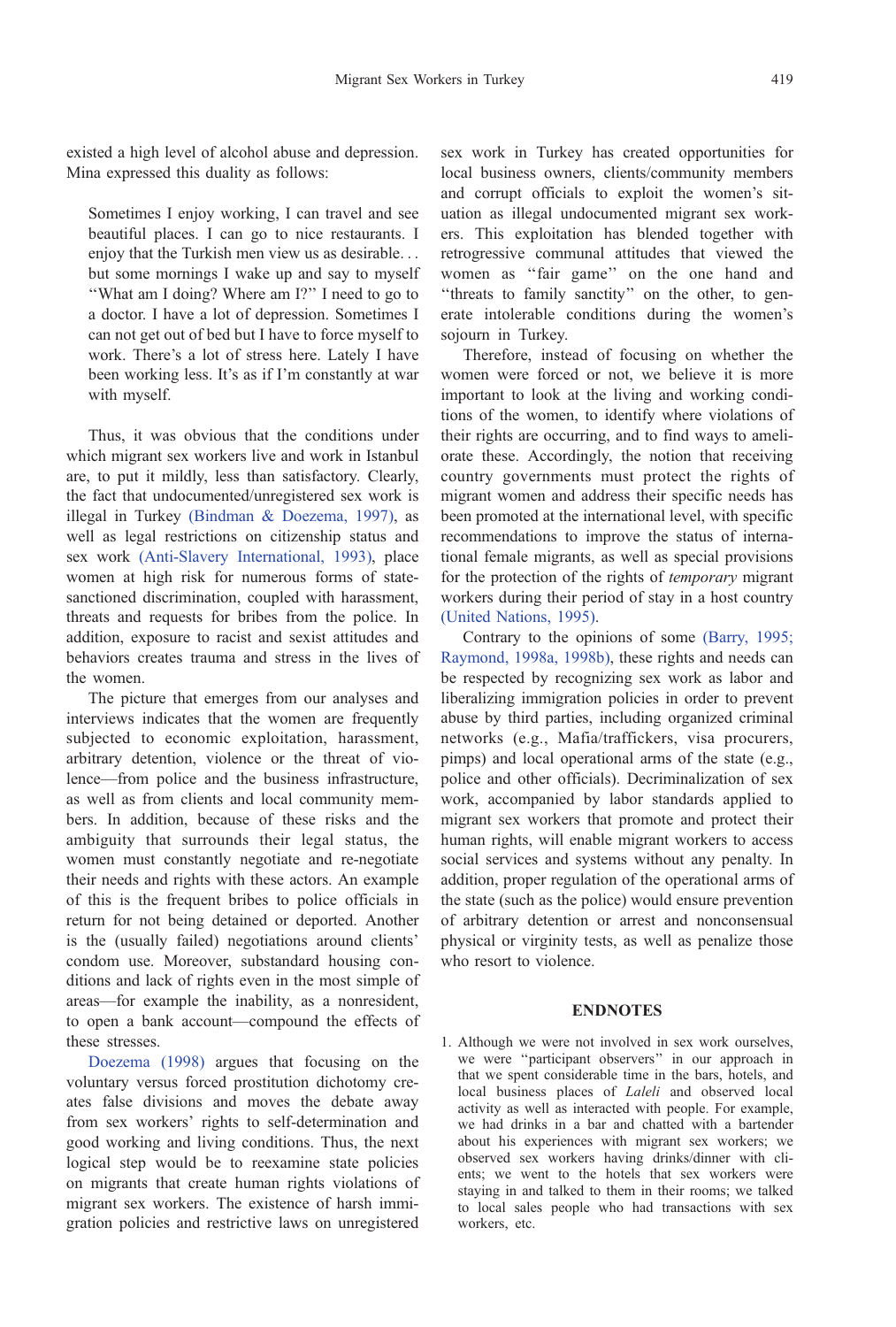- <span id="page-9-0"></span>Ağaçfidan, Ali, Badur, Selim, & Gerikalmaz, Özdem (1993). Syphilis prevalence among unregistered prostitutes in Istanbul. Sexually Transmitted Diseases 20(4), 236-237.
- Anadolu Agency (1999). Turkey has 928 AIDS patients including 624 carriers. Anadolu Agency, November 28, 1999.
- Anthias, Floya (2000). Metaphors of home: gendering new migrations to Southern Europe. In Floya Anthias & Gabriella Lazaridis (Eds.), Gender and migration in southern Europe. New York: Berg.
- Anthias, Floya, & Lazaridis, Gabriella (2000). Introduction. In Floya Anthias & Gabriella Lazaridis (Eds.), Gender and migration in southern Europe. New York: Berg.
- Anti-Slavery International (1993). Forced prostitution in Turkey: Women in the genelevs. London: ASI Human Rights series no.6.
- Aral, Sevgi, & Fransen, Lieve (1995). STD/HIV prevention in Turkey: Planning a sequence of interventions. Aids Education and Prevention 7(6), 544 – 553.
- Baltimore Sun (2001). Prostitution: A Turkish governor's prohibition squelches a hotelier's hopes of riches from his "Natashas." Baltimore Sun, July 1, 1998.
- Barry, Kathleen (1995). The prostitution of sexuality. New York: New York University Press.
- Bayer, Yalçın (2000, March 25). Uyanın, AİDS Turkiye'yi sarıyor [Wake up, AIDS is taking over Turkey]. Hürriyet.
- Beller-Hann, Ildiko (1995). Prostitution and its effects in Northeastern Turkey. The European Journal of Women's Studies 2, 219-235.
- Bindman, Jo, & Doezema, Jo (1997). Redefining prostitution as sex work on the international agenda. Report published by Network of Sex Work Projects.
- Buijs, Gina (1993). Introduction. In Gina Buijs (Ed.), Migrant women: Crossing boundaries and changing identities. Oxford: Berg Publishers.
- Caldwell, Gillian, Galster, Steven, & Steinzor, Nadia (1997). Crime and servitude: An exposee of the traffic in women for prostitution from the newly independent states. Washington, D.C: Global Survival Network.
- Campani, Giovanna (1997). Immigrant women in southern Europe: Social exclusion and gender. Paper presented at the conference on ''Migration in Southern Europe,'' Regional Network on Southern European Societies, 19 – 21 September. Greece: Santorini.
- Castles, Stephen, & Miller, Mark (1993). The age of migration. New York: Macmillan Press.
- Coomaraswamy, Radhika (1997). Report of the special rapporteur on violence against women. Geneva: United Nations.
- Doezema, Jo (1998). Forced to choose: beyond the voluntary v. forced prostitution dichotomy. In Kamala Doezema & Jo Doezema (Eds.), Global sex workers: Rights, resistance and redefinition. London: Routledge.
- Doezema, Jo (2001). Ouch! Western feminists' ''wounded attachment'' to the third world prostitute. Feminist Review 67,  $16 - 38$ .
- Fielding, Alan (1993). Mass migration and economic restructuring. In Russell King (Ed.), Mass migration in Europe. London: Belhaven Press.
- Gross, Michael (1998, August 10). From Russia with sex. New York Magazine.
- Günçıkan, Berat (1995). Haraşo'dan Nataşa'ya [From Haraso to Natasa]. Istanbul: Arion.
- Hughes, Donna (2000). The ''Natasha'' trade: The transnational shadow market of trafficking in women. Journal of International Affairs 53(2), 625 – 651.
- Hürriyet (1998a, May 10). Her Rus kadınını fahişe sanınca [When one thinks of every Russian woman as a prostitute]. Hürriyet.
- Hürriyet (1998b, August 24). Bakan Türk'e Nataşa şikayeti [Complaint to Minister Turk about Natashas]. Hürrivet.
- Hürriyet (1999, July 25). Bize fahişe gözüyle bakmayın [Don't look at us as prostitutes]. Hürriyet.
- İçduygu, Ahmet, Sirkeci, İbrahim, & Muradoğlu, Gülnur (2001). Socioeconomic development and international migration: A Turkish study. International Migration 39  $(4)$ , 39 – 61.
- International Helsinki Federation for Human Rights (2000). Women 2000: An investigation into the status of women's rights in Central and South-eastern Europe and the Newly Independent States. Vienna: International Helsinki Federation for Human Rights.
- International Organization for Migration (2001). New IOM figures on the global scale of trafficking. Trafficking in Migrants Quarterly Bulletin, no. 23, April, Special Issue.
- International Women's Rights Action Watch (1997). Turkey country report. (Minneapolis: International Women's Rights Action Watch).
- Kempadoo, Kamala (1998). Introduction: Globalizing sex workers' rights. In Kamala Kempadoo & Jo Doezema (Eds.), Global sex workers: Rights, resistance and redefinition. London: Routledge.
- Kofman, Eleonore, Phizacklea, Annie, Raghuram, Parvati, & Sales, Rosemary (2000). Gender and international migration in Europe. London: Routledge.
- Koser, Khalid, & Lutz, Helma (1998). The new migration in Europe: Contexts, constructions and realities. In Khalid Koser & Helma Lutz (Eds.), The new migration in Europe: Social construction and social realities. London: Macmillan Press.
- London Times (1999, February 27). The Natasha files. London Times.
- Lutz, Helma (1997). The limits of European-ness: Immigrant women in Fortress Europe. Feminist Review 57, 93 – 111.
- Minnesota Advocates for Human Rights (2000). Trafficking in women: Moldova and Ukraine. Minneapolis: Minnesota Advocates for Human Rights.
- Moghadam, Valentine (1993). Modernizing women: Gender and social change in the Middle East. Colorado: Lynne Reinner Publishers.
- Morokvasic, Mirjana (1993). In and out of the labor market: Immigrant and minority women in Europe. New Community 22(2), 201-226.
- Morokvasic, Mirjana (1996). Entre L'Est et L'Ouest, des migrations pendulaires. In Mirjana Morokvasic & Hedwig Rudolph (Eds.), Migrants: Les nouvelles mobilites en Europe. Paris: Editions L'Hartmann.
- Morokvasic, Mirjana, & de Tinguy, Anne (1993). Between east and west: A new migratory space. In Hedwig Rudolph, Mirjana Morokvasic (Ed.), Bridging states and markets: International migration in the early 1990s. Berlin: WZB.
- Moscow Times (1997, October 8). The invisible woman. Moscow Times.
- Murray, Alison (1998). Debt bondage and trafficking: Don't believe the hype. In Kamala Kempadoo & Jo Doezema (Eds.), Global sex workers: Rights, resistance and redefinition (pp. 51-64). London: Routledge.